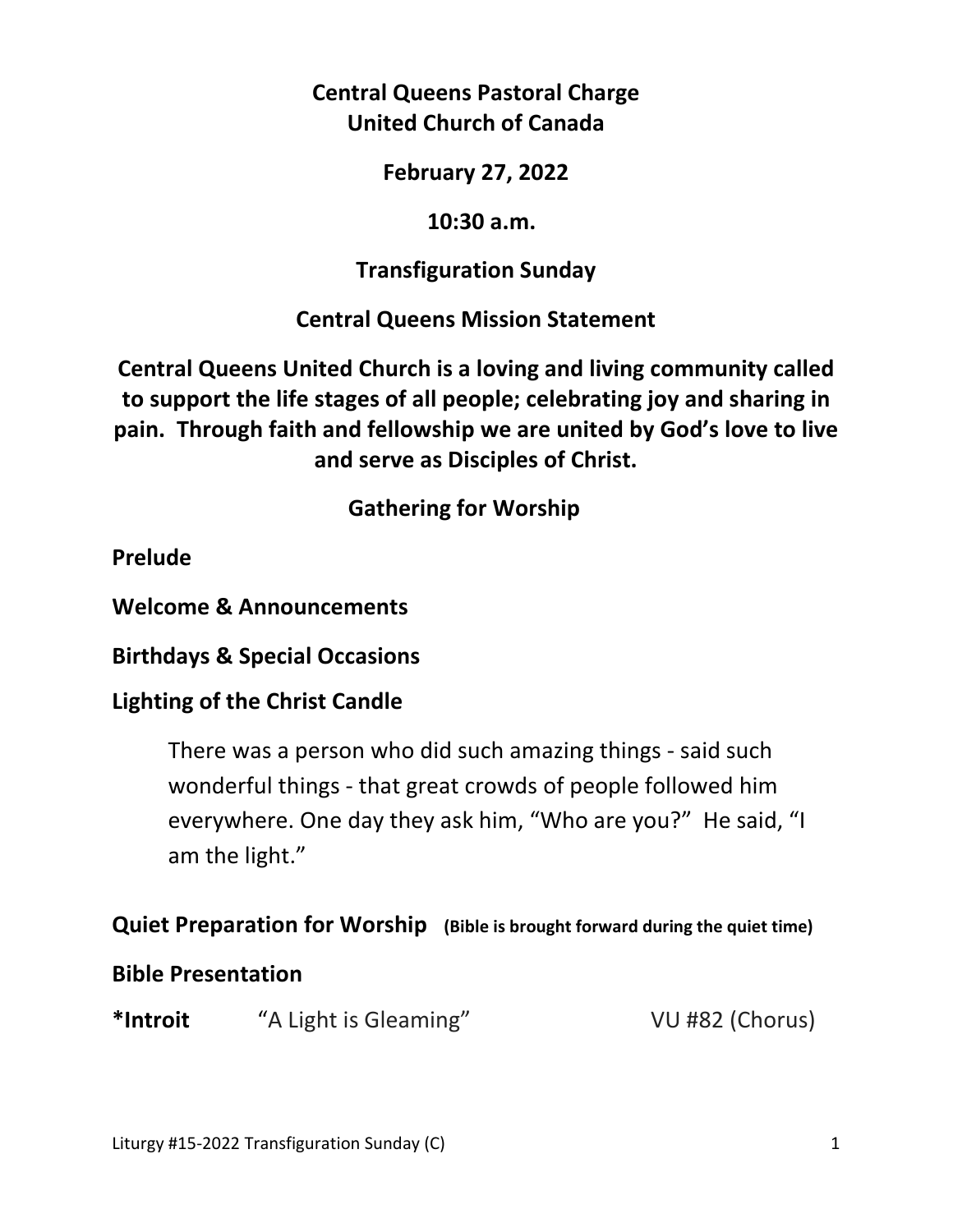# **Call to Worship**

Something drew us together this morning.

 **Something we can't name but which we experience in worship.** Some holy mystery we call God.

 **Some sacred calling we hear in the life of Jesus.**

Some indescribable hope we feel when we gather in the Spirit.

 **May our experience of the Divine transform our doubts and fears and prepare us to love the world.**

\*Hymn "When Morning Gilds the Skies" VU #339

# **Prayer of Approach**

 **O God, you are beyond words and description, your love is beyond knowledge and explanation. Make our hearts ready to receive you. Change us, we pray, that our lives may reflect the wonder of your transfiguration. We rejoice in the power of your Holy Spirit. Amen.** 

With Jesus, we share in the ancient prayer…

# **Lord's Prayer**

**Our Father, which art in heaven, hallowed be thy name. Thy Kingdom come, thy will be done on earth, as it is in heaven. Give us this day our daily bread; and forgive us our trespasses, as we forgive those who trespass against us; and lead us not into temptation,**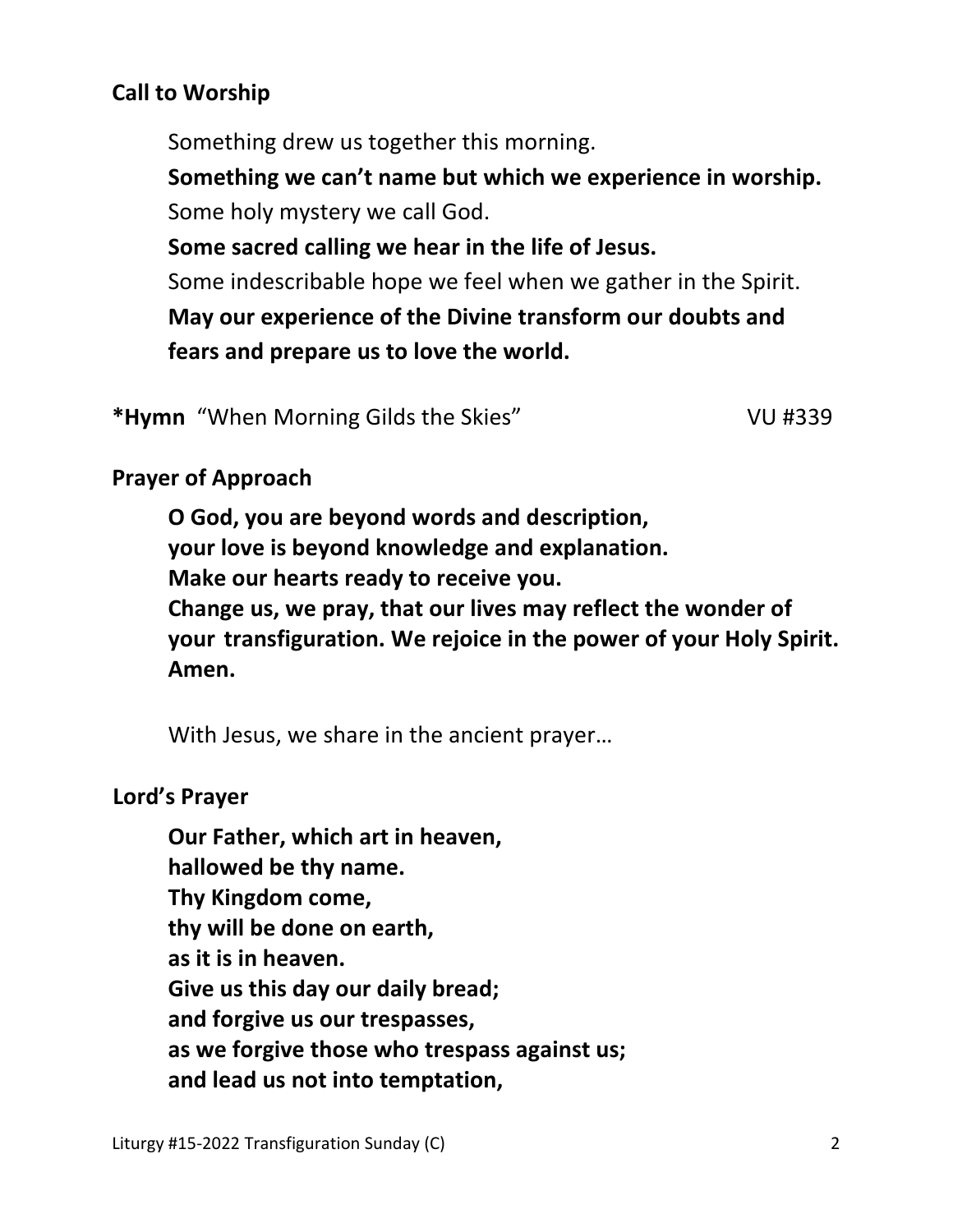**but deliver us from evil. For thine is the kingdom, the power, and the glory, for ever and ever. Amen.** 

| Psalm 99                  |                                           | VU #819 |
|---------------------------|-------------------------------------------|---------|
|                           | <b>*Hymn</b> "I Can Feel You Near Me God" | MV #48  |
| <b>All God's Children</b> |                                           |         |
|                           | *Hymn "I Can Feel You Near Me God"        | MV #48  |

## **Presentation of Our Gifts**

#### **Offertory Invitation**

 The needs of our world are too numerous to name. Shelter, food, clean air and water… Our gifts touch these needs, but the biggest gift we can give is to love the world so much that we give of ourselves. Nothing will transform need more than sacrificial love. So as you place money in the offering plates, PAR, e-transfer, however we give today, don't let your giving be done. Start planning to go deeper. May God now bless our hopes and dreams, both in the giving and the doing.

# **Offertory**

**\*Presentation of Offering** "What Can I Do" MV #191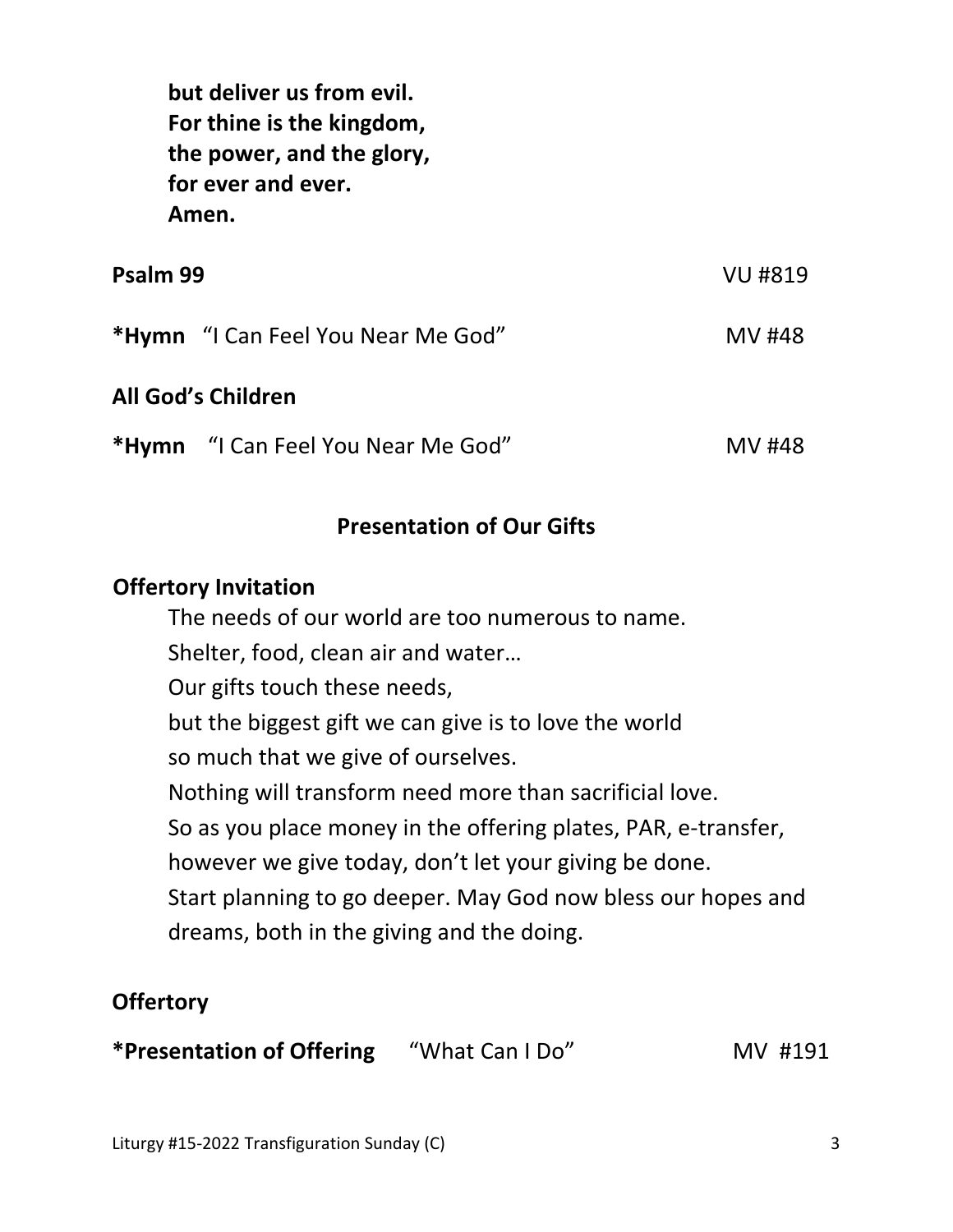# **\*Offertory Prayer Bless these gifts, we pray. May they represent just the beginning of our journey to show forth your glory to the world. Amen.**

## **Listening for the Word**

## **Sacred Scripture**

#### **Exodus 34:29–35**

Moses came down from Mount Sinai. As he came down from the mountain with the two tablets of the covenantin his hand, Moses did not know that the skin of his face shone because he had been talking with God. When Aaron and all the Israelites saw Moses, the skin of his face was shining, and they were afraid to come near him. But Moses called to them; and Aaron and all the leaders of the congregation returned to him, and Moses spoke with them. Afterward all the Israelites came near, and he gave them in commandment all that the LORD had spoken with him on Mount Sinai. When Moses had finished speaking with them, he put a veil on his face; but whenever Moses went in before the LORD to speak with him, he would take the veil off, until he came out; and when he came out, and told the Israelites what he had been commanded, the Israelites would see the face of Moses, that the skin of his face was shining; and Moses would put the veil on his face again, until he went in to speak with him.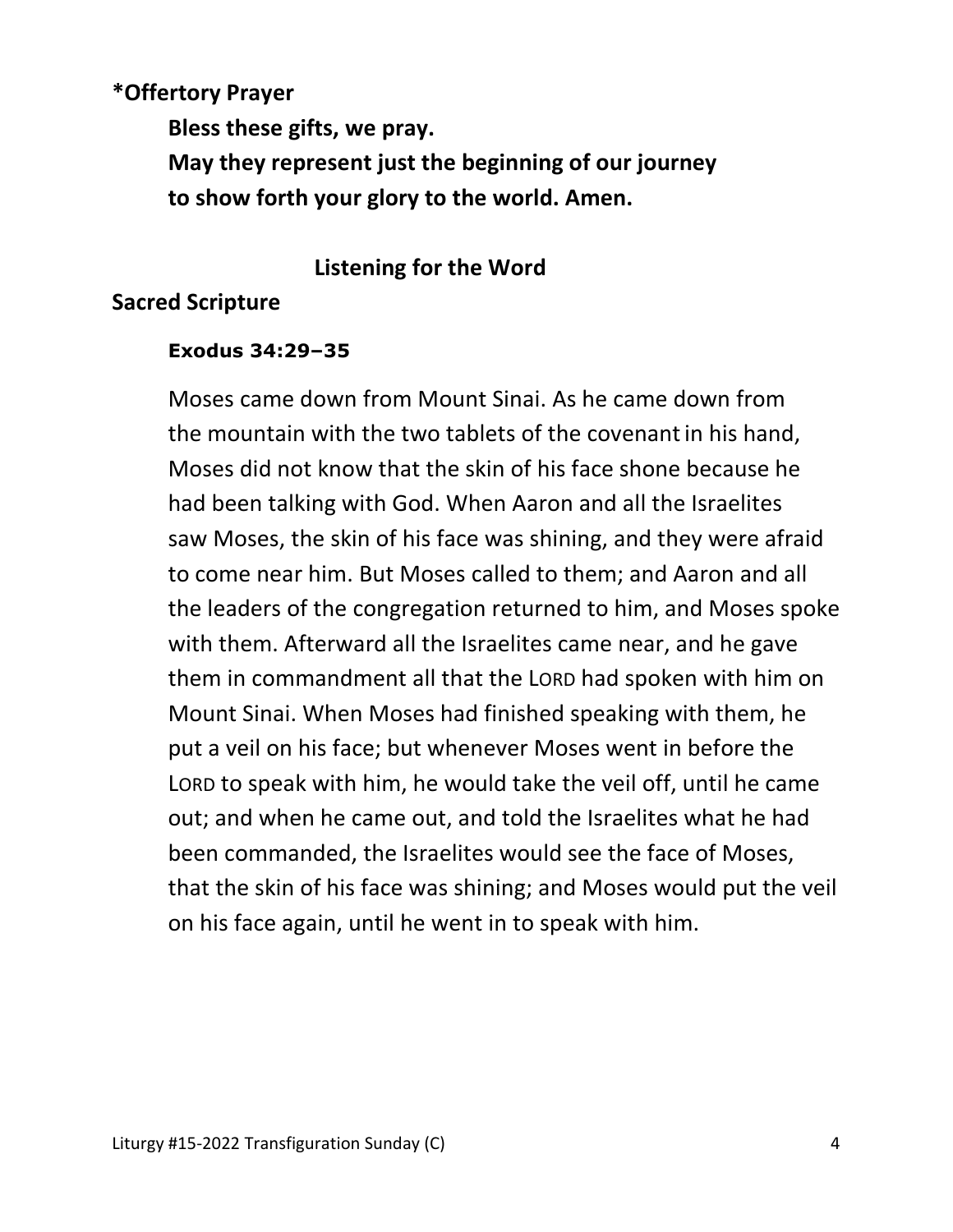#### **Luke 9:28–43a**

Now about eight days after these sayings Jesustook with him Peter and John and James, and went up on the mountain to pray. And while he was praying, the appearance of his face changed, and his clothes became dazzling white. Suddenly they saw two men, Moses and Elijah, talking to him. They appeared in glory and were speaking of his departure, which he was about to accomplish at Jerusalem. Now Peter and his companions were weighed down with sleep; but since they had stayed awake, they saw his glory and the two men who stood with him. Just as they were leaving him, Peter said to Jesus, "Master, it is good for us to be here; let us make three dwellings, one for you, one for Moses, and one for Elijah"—not knowing what he said. While he was saying this, a cloud came and overshadowed them; and they were terrified as they entered the cloud. Then from the cloud came a voice that said, "This is my Son, my Chosen; listen to him!" When the voice had spoken, Jesus was found alone. And they kept silent and in those days told no one any of the things they had seen.

On the next day, when they had come down from the mountain, a great crowd met him. Just then a man from the crowd shouted, "Teacher, I beg you to look at my son; he is my only child. Suddenly a spirit seizes him, and all at once he shrieks. It convulses him until he foams at the mouth; it mauls him and will scarcely leave him. I begged your disciples to cast it out, but they could not." Jesus answered, "You faithless and perverse generation, how much longer must I be with you and bear with you? Bring your son here." While he was coming, the demon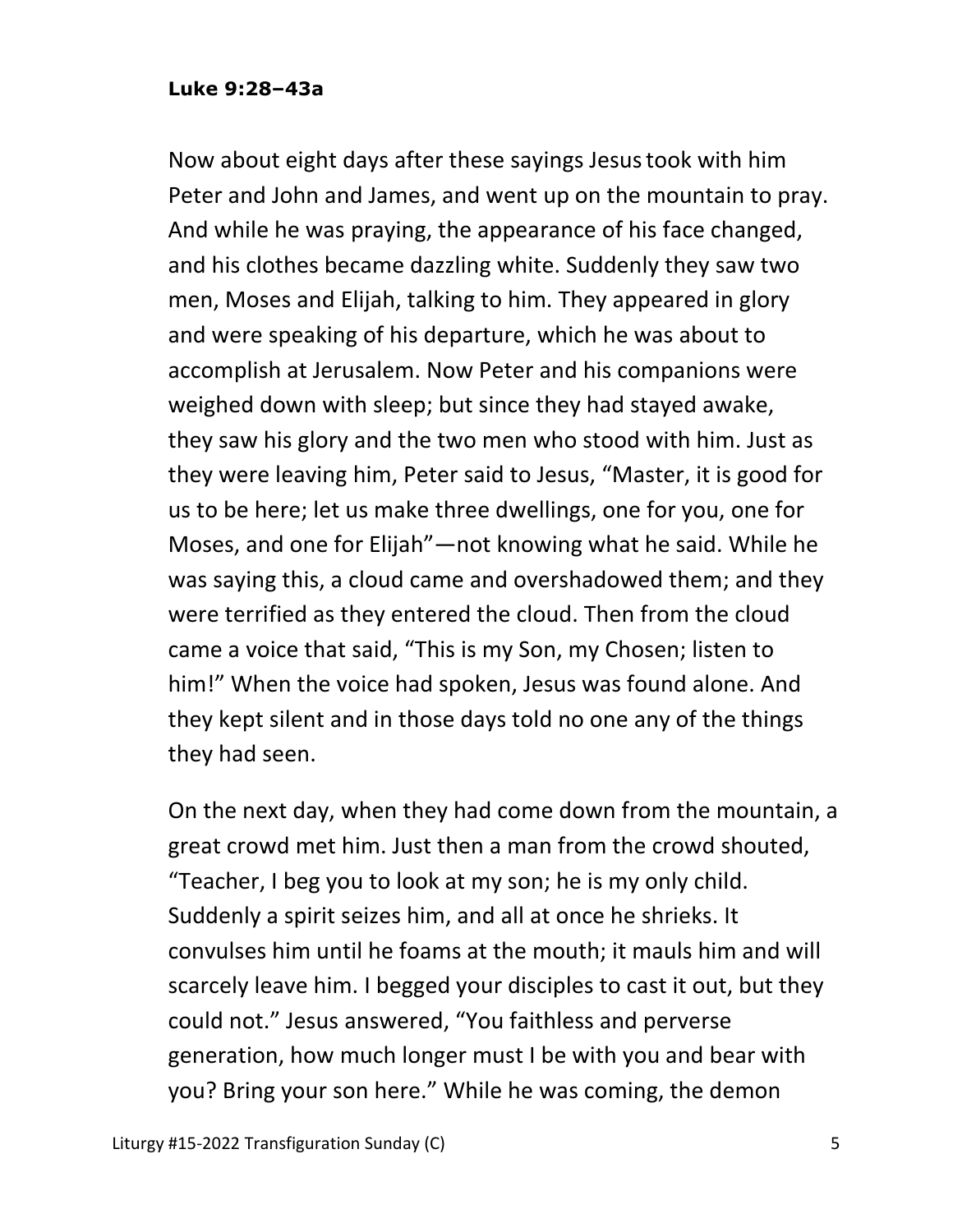dashed him to the ground in convulsions. But Jesus rebuked the unclean spirit, healed the boy, and gave him back to his father. And all were astounded at the greatness of God.

# **Anthem**

## **Sermon**

**Reflective Music** 

# **Prayers of Thanksgiving and Intercession**

Revealing God,

 you bless us with your presence and wisdom, and we marvel at the wonders of your love. You created a beautiful world that reveals your majesty. Jesus' presence with us showed us how to live with compassion. Your Holy Spirit guides us on our way. Thank you for opening our eyes to your presence each day. Help us to recognize you not only in mountaintop experiences, but also in everyday tasks and in times of great challenge.

God, in your mercy,

# **Hear our prayer.**

 Loving God, much in this world needs transformation. Where there is violence, bring calm; where there is poverty, send sustenance; where there is confusion, bring wisdom; where there is chaos, create order; where minds and hearts are troubled, bring comfort; where pain is crippling, grant release. Move the hearts of the rich to share with those in need;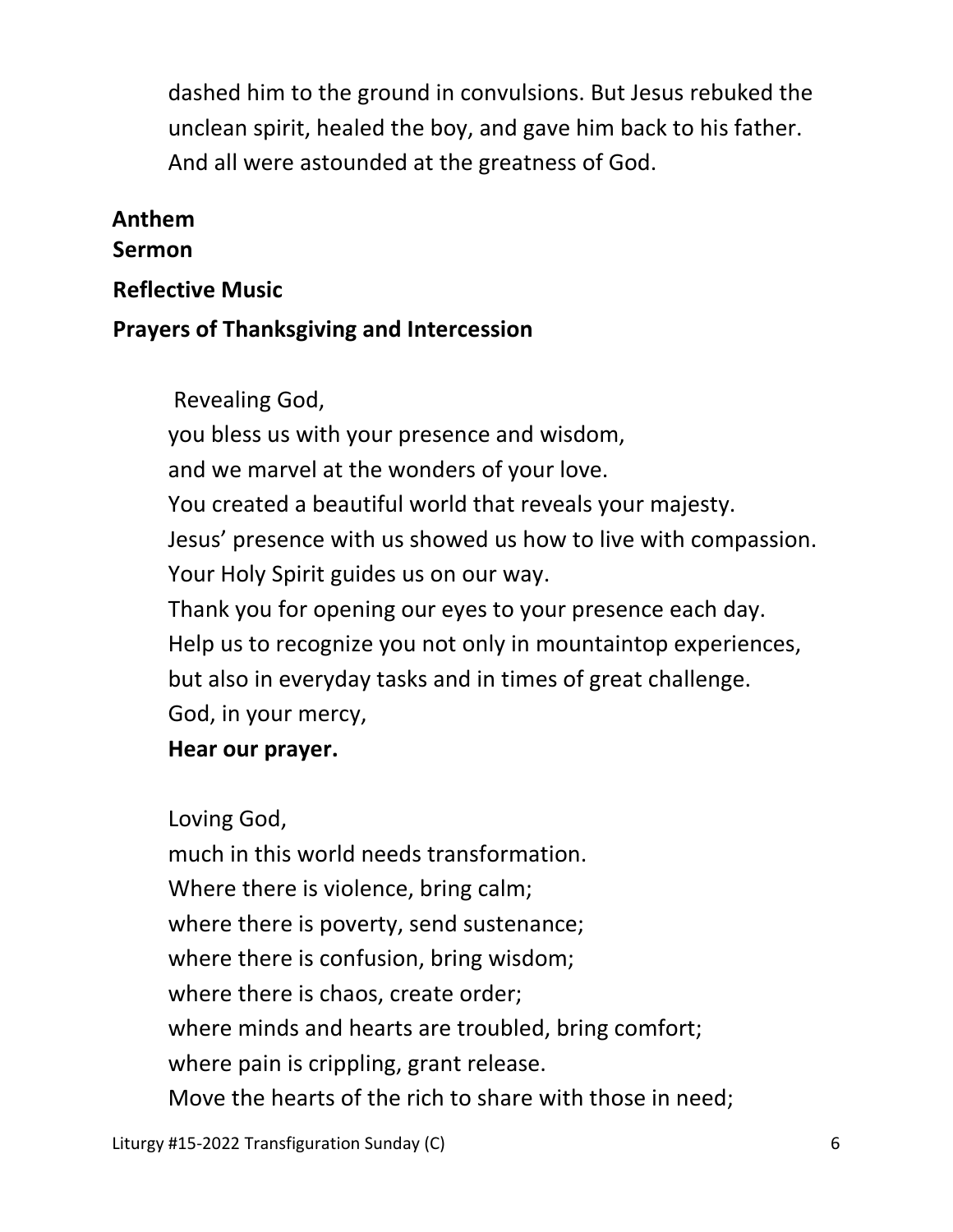and call the powerful to act with justice for those at risk. Give us all the will to work for the wellbeing of the earth And to live with respect for the fragile balances within your creation.

Hear us now in this time of silence

as we raise to you the names and situations on our hearts this day:

Hear the cries of all who suffer and bring each one hope of new life with you.

God, in your mercy,

# **Hear our prayer.**

Timeless God, we pray for your church around the world and for our congregation.

 Give your people the energy to shine wherever there is persecution, despair or discouragement. Bless each congregation with wisdom and vision, as we face the changes in the world caused by the pandemic. Renew our imagination and commitment to develop new forms of ministry and mission for the days ahead. Gather us as a people again after months of distancing, and inspire us with greater delight in your mystery, and greater joy in seeking your presence. God, in your mercy,  **Hear our prayer.** 

 We ask all these things through Christ Jesus, who revealed your will to us through revolutionary love. Amen.